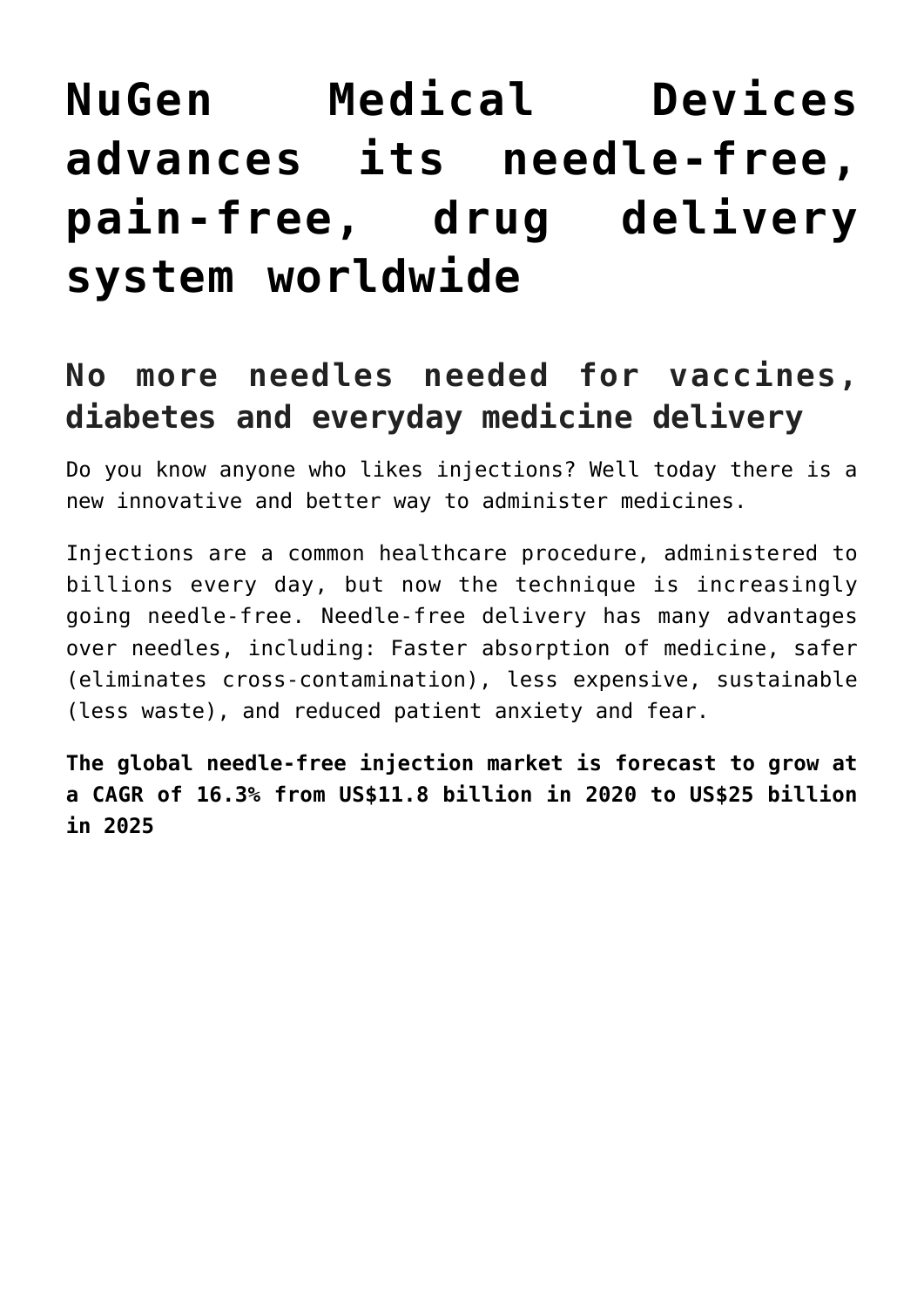### **GLOBAL MARKET OPPORTUNITY**



nuGen

#### Source: [NuGen Medical Devices company presentation](https://nugenmd.wp2.adnetcms.com/wp-content/uploads/2021/10/NuGen-Brand-Deck_V7C_Website-timeline.pdf)

Today's company is focused on 'revolutionizing needle-free delivery'.

[NuGen Medical Devices Inc.](https://www.nugenmd.com/) (TSXV: NGMD) ("NuGen") is an emerging specialty medical device company focused on developing and commercializing novel drug delivery technologies. The company commercializes a Health Canada and CE approved 'needle-free injection' system (known as "InsuJet™ ") catering to a wide range of applications.

NuGen [state](https://www.nugenmd.com/news/2022/nugen-provides-2021-year-in-review-and-2022-corporate-update/): "NuGen's needle-free injection system is the first ever self-administered needle-free injection system approved by Health Canada and gives access to safe, costeffective drug delivery for the millions of patients who suffer from diabetes or other chronic illnesses."

NuGen's needle-free injection systems have almost unlimited uses in modern medicine. One of the most common is for diabetes management where children often need to inject themselves with insulin several times a day. Another common use is at the medical clinic where a doctor delivers a vaccine or medicine, or perhaps a COVID-19 booster. Other examples are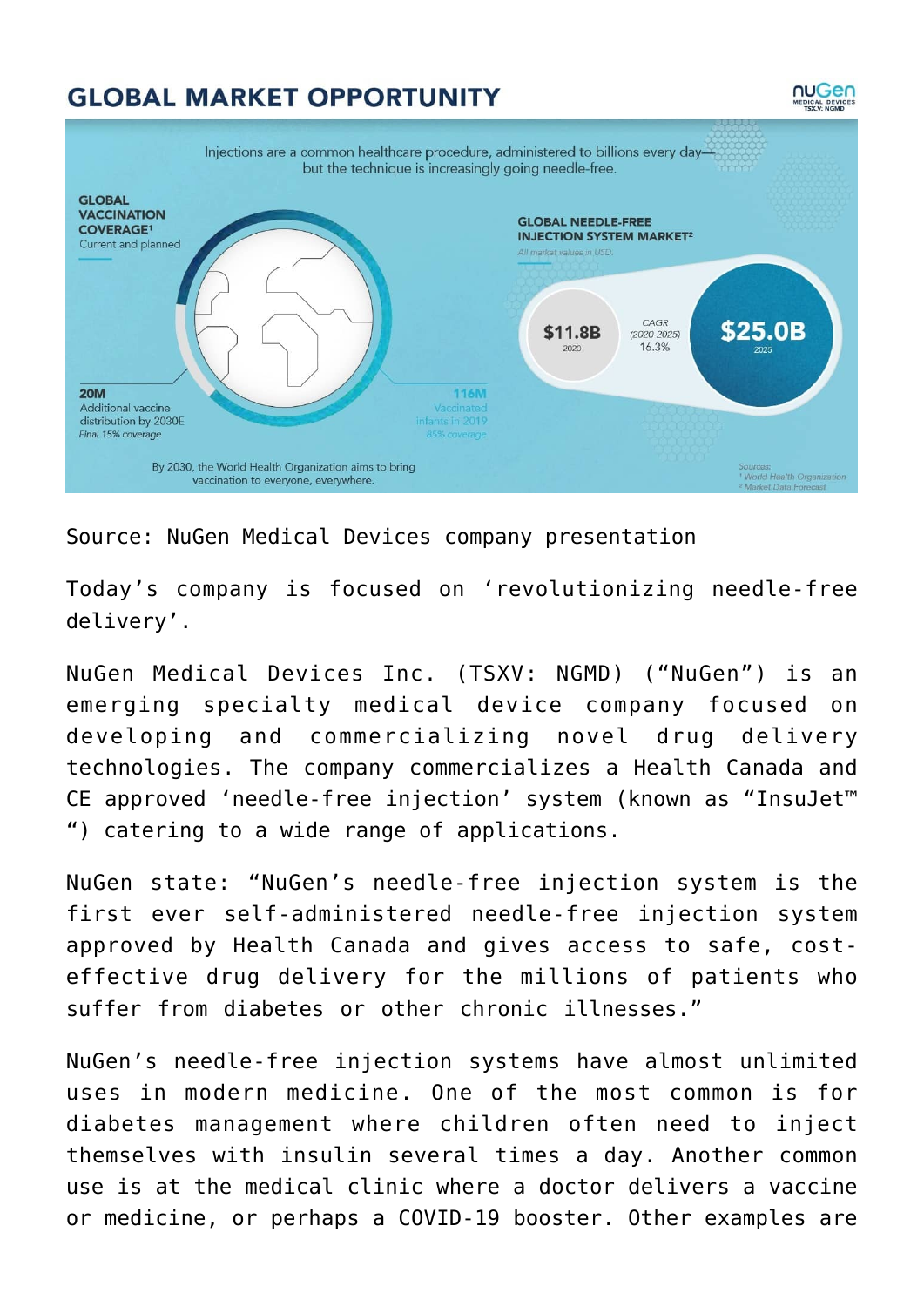IVF (Intravenous Feeding) treatments, human growth hormone treatments and so on.

**NuGen's needle-free product "InsuJet™ " and how it works**

| The company                                                            | <b>HOW IT WORKS</b>                                                                            |                                                                                             |
|------------------------------------------------------------------------|------------------------------------------------------------------------------------------------|---------------------------------------------------------------------------------------------|
|                                                                        | High-pressure jet injections<br>dispense micro-droplets of<br>medication evenly into the skin. | Traditional needle syringes<br>penetrate the skin, causing<br>medication to pool over time. |
| has perfected its<br>needle-free devices,                              | NEEDLE-FREE                                                                                    | 8 NEEDLE                                                                                    |
| which are now available for<br>commercialization in over 40 countries. |                                                                                                |                                                                                             |
| <b>MUGE</b>                                                            |                                                                                                |                                                                                             |

NuGen's Nanojex device works by painlessly delivering medicines through the skin, using a gas jet to accelerate powdered nanoparticles of drug or protein to supersonic speed with a single-use, disposable, handheld device.

**Examples of uses for NuGen's needle-free 'Nanojex'**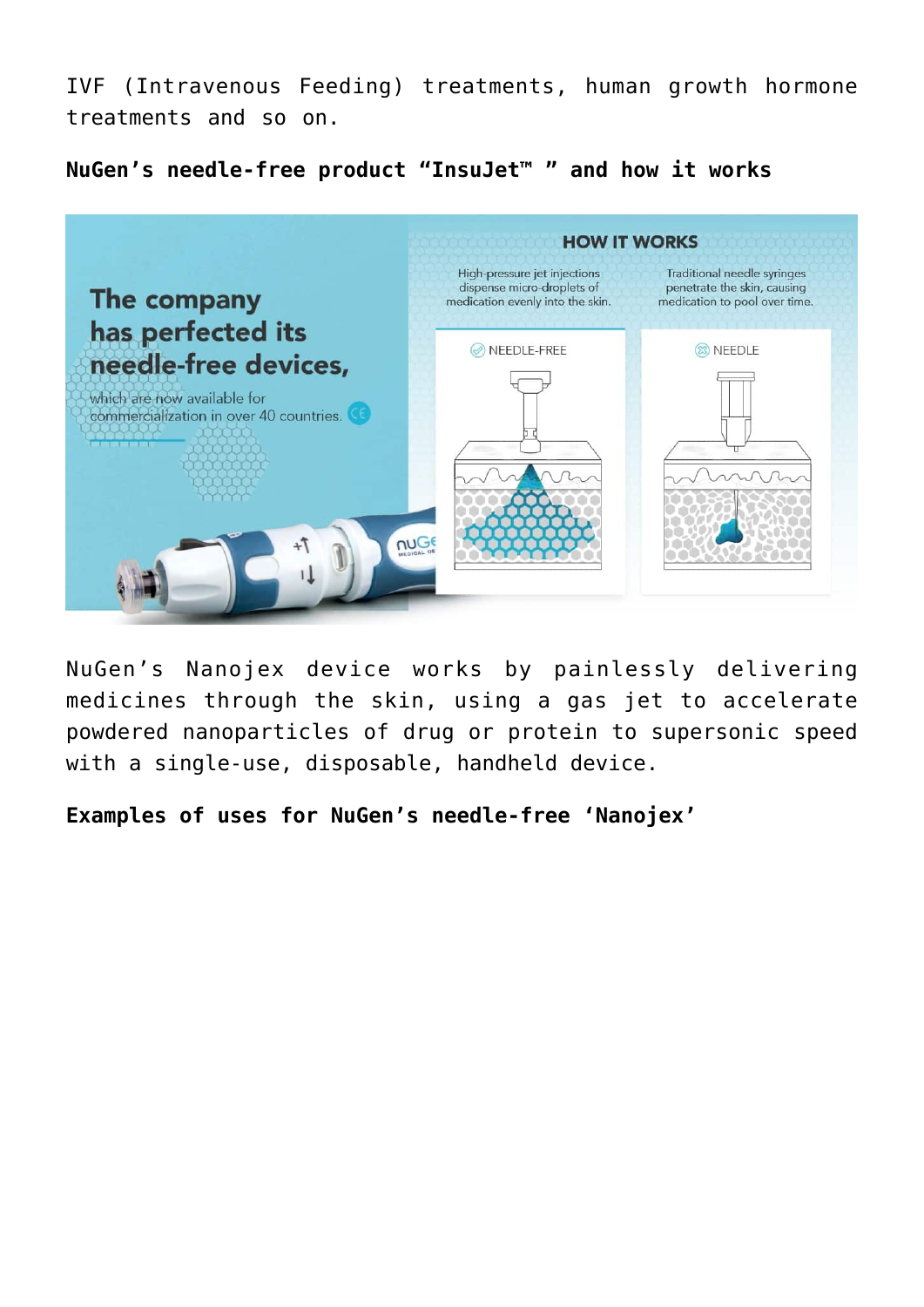

Source: [NuGen Medical Devices company presentation](https://nugenmd.wp2.adnetcms.com/wp-content/uploads/2021/10/NuGen-Brand-Deck_V7C_Website-timeline.pdf)

#### **Global approval and rollout of NuGen's products**

NuGen Medical Devices have achieved multiple regulatory approvals, and the company is cleared to sell its devices in over 40 countries, including [Health Canada approval.](https://www.nugenmd.com/news/2021/nugen-medical-devices-receives-health-canada-approval-for-its-needle-free-injection-system/)

NuGen has already signed multiple sales and distribution agreements. Some recent examples include:

- [Feb. 1, 2022](https://www.nugenmd.com/news/2022/nugen-m-d-delivers-insujet-needleless-injection-devices-to-administer-insulin-without-fear-for-children-with-diabetes-in-taiwan/) "InsuJet™ Needleless Injection Devices to administer "Insulin Without Fear" for Children with Diabetes in Taiwan."
- [Jan 18, 2022](https://www.nugenmd.com/news/2022/nugen-md-announces-5-year-distribution-agreement-with-intermediq-for-insujet-needle-free-injection-device/) "NuGen M.D. announces a \$333,000 5-year distribution agreement with Intermediq for its InsuJet™ Needle-Free Injection Device."
- [Nov. 30, 2021](https://www.nugenmd.com/news/2021/nugen-announces-5-year-distribution-agreement-with-khotwa-medical/) "NuGen Announces a \$5.8 million, 5-Year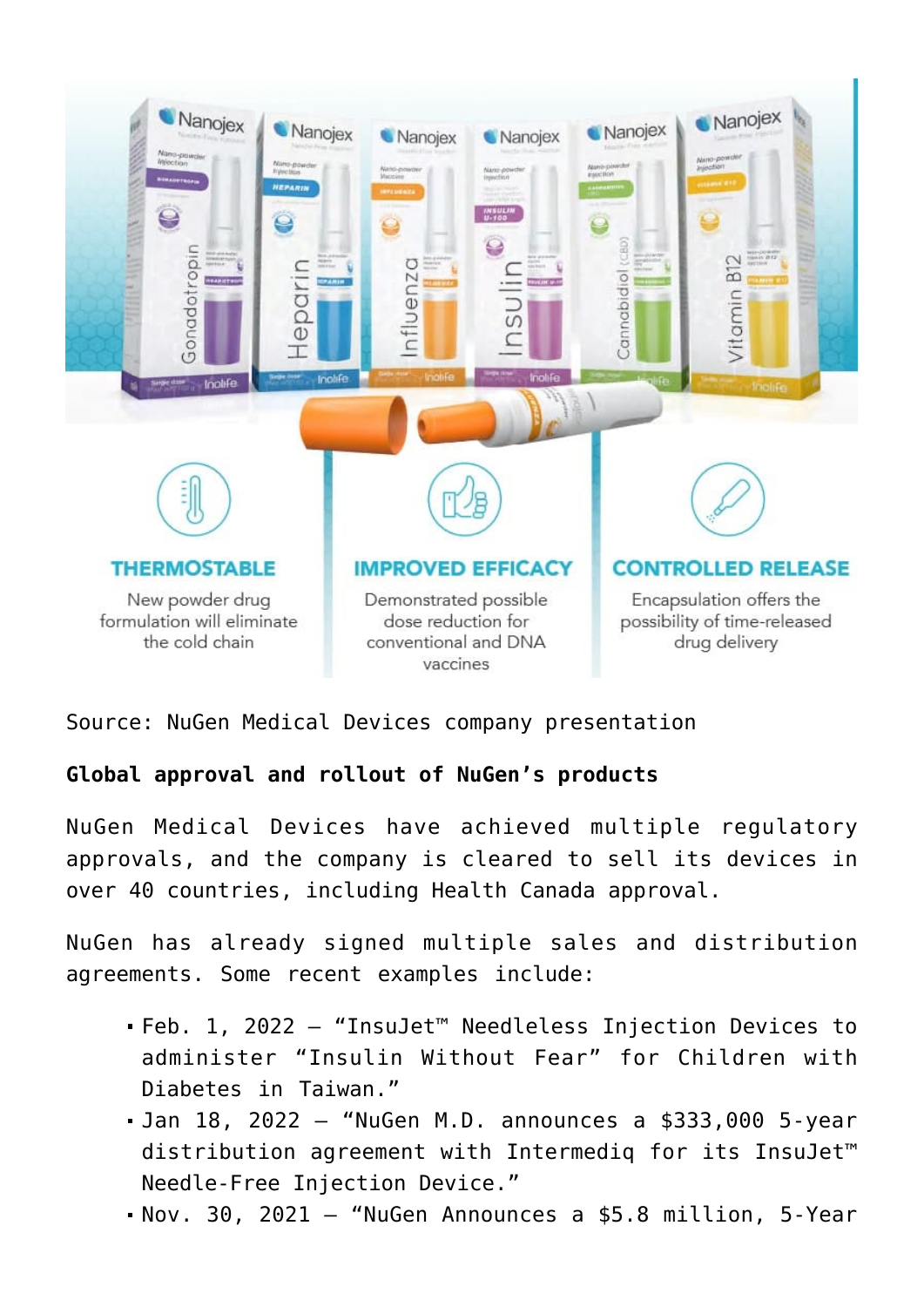Distribution Agreement with Khotwa Medical Co. for its InsuJet Needle Free Injection Device and accessories."

#### **Management, board and advisors**

NuGen spent 2021 getting product approvals and growing their management team and advisers. It is now an experienced and extensive team as you can view [here](https://nugenmd.wp2.adnetcms.com/wp-content/uploads/2021/10/NuGen-Brand-Deck_V7C_Website-timeline.pdf) on pages 12 & 13. Inside ownership stands at an impressive [20.8%](https://nugenmd.wp2.adnetcms.com/wp-content/uploads/2021/10/NuGen-Brand-Deck_V7C_Website-timeline.pdf).

#### **Next steps**

2022 looks set to be a big year for NuGen. NuGen states their 2022 objectives as follows:

- "Secure additional global distribution and sales agreements with minimum yearly commitments for its needle-free injection device and consumables.
- **Supply a minimum 8,000 needle-free injection systems into the global market**, generating one-time revenue for the device in addition to the recurring revenue of the consumables over the expected lifetime of a device  $(-3)$ to 5 years), both important revenue streams to the Company.
- Submit for regulatory approvals in other key markets with high demand for our product line.
- Continue to monitor the market for potential M&A opportunities in an effort to rapidly grow its sales and position itself as the global leader in needle-free injection technology.
- Continue R&D on our next generation Needle-Free injection technologies.
- Capitalize on the opportunity in the animal market to give pet owners access to safe, fear-free and virtually painless injections for their pets."

*Note: Bold highlight by the author.*

#### **Closing remarks**